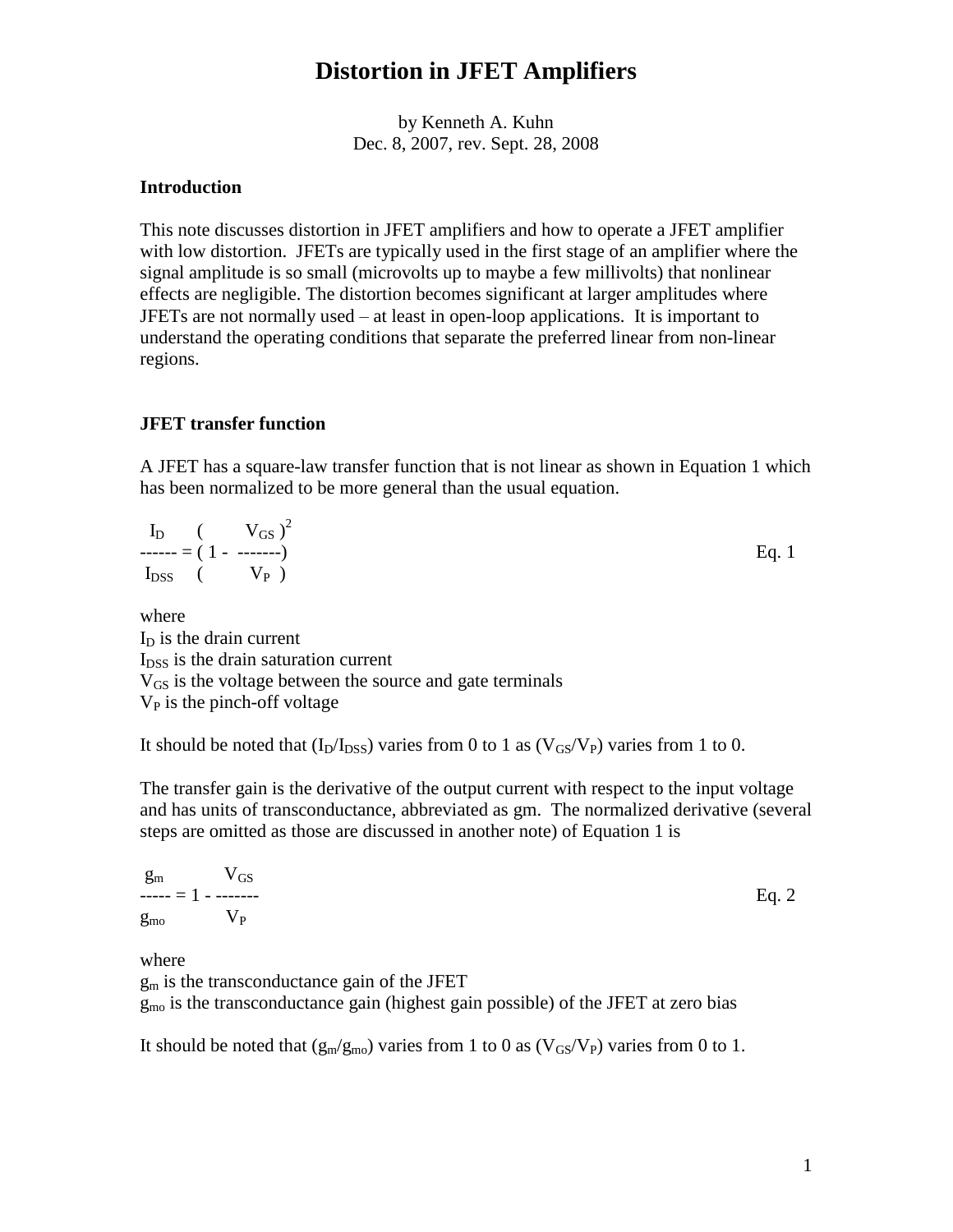A plot of Equation 1 and Equation 2 is shown in Figure 1. Note that the gain is a function of the bias voltage. This means that if the input signal is of significant amplitude then the gain will vary with the input signal thus causing distortion. For very small signals this effect is negligible but becomes significant for larger signals and distortion is the result. It is useful to know how much distortion occurs with a given signal amplitude.



#### **Normalized ID/IDSS and gm/gmo versus VGS/VP**

*Figure 1: Normalized transfer functions of a JFET*

The following series of plots show the normalized drain current in response to a sine wave input signal. The normalized bias line  $(I_D/I_{DSS})$  is shown for reference. The signal amplitude shown is such that  $V_{GS}$  goes to zero (i.e. I<sub>D</sub> goes to I<sub>DSS</sub>) at the negative peak of the sine wave. This is the largest possible signal and which will have the most distortion for a given bias level  $(V_{GS}/V_P)$  not greater than one half. For higher bias levels (i.e. lower drain current) the limit would have to be such that  $V_{GS}$  did not exceed  $V_{P}$ . Thus, in all examples the peak drain current is  $I_{DSS}$  (which has been normalized to 1.0). Obviously, using a smaller amplitude signal would result in lower distortion but the purpose here is to show distortion.

The theoretical undistorted sine wave output is shown for reference and the difference (i.e. distortion) between the actual and the reference is shown at the bottom of the plot. The distortion signal here is purely second order (i.e. at twice the fundamental frequency). A real JFET has an exponent of roughly two (as opposed to exactly two as used in the mathematical model) and will show higher order distortion signals but the second order term remains dominant.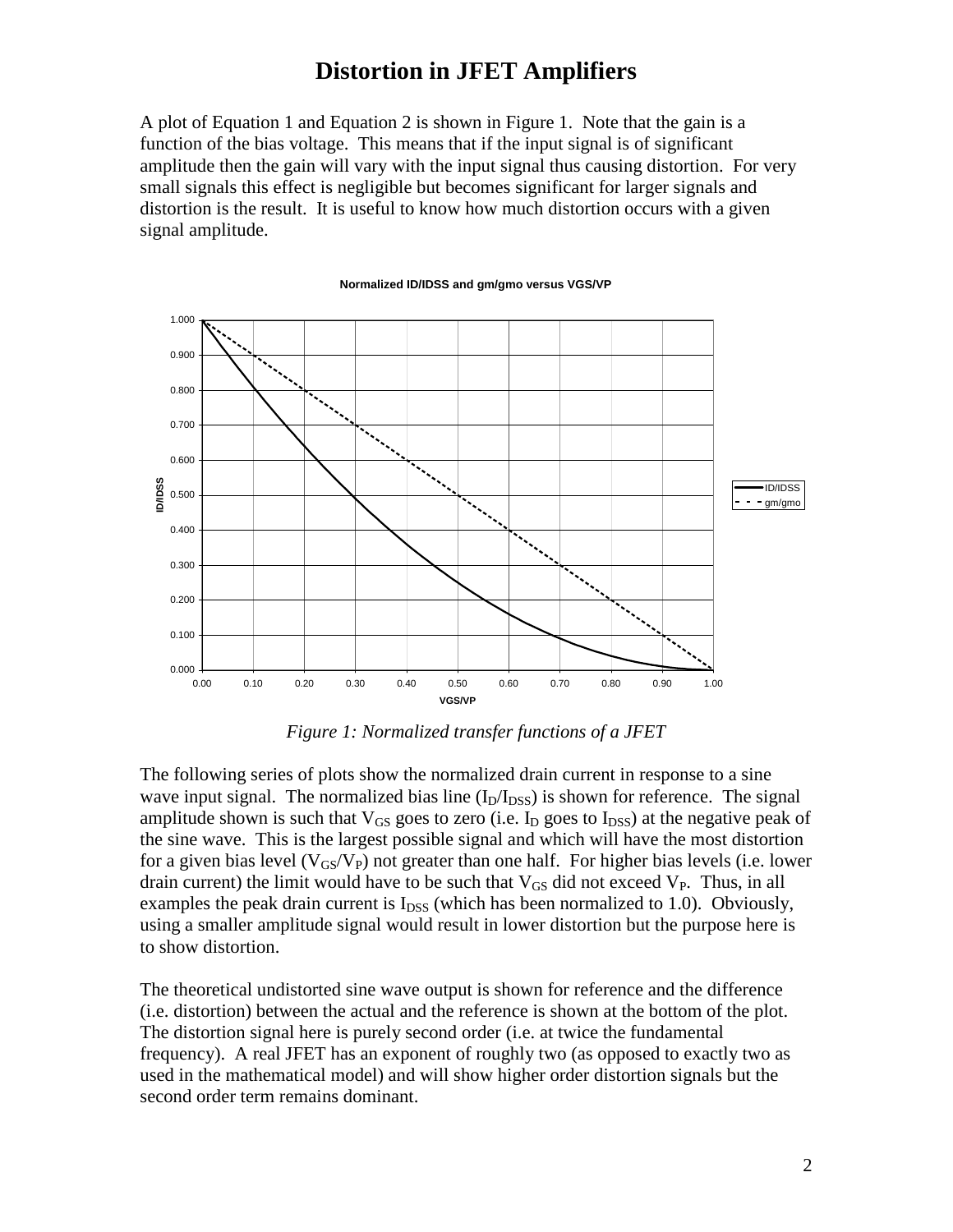Distortion (in percent) is calculated as:

rms amplitude of distortion signal Distortion = --------------------------------------------- \* 100% Eq. 3 rms amplitude of undistorted signal

This definition is analogous to the notch filter method of measuring distortion in which the amplitude of the signal with the fundamental notched out is divided by the amplitude of the signal including the fundamental. The approach used here is because the data is readily available in the spreadsheet. The amplitude of the undistorted signal is not directly available in the real world.

The first example shown in Figure 2 is the extreme with one hundred percent modulation of the drain current. It helps to refer to Figure 1 and imagine an operating point at  $(V_{GS}/V_P) = 0.5$  and a sine wave signal with a peak-peak amplitude of 1.0 at the gate. Thus, the normalized gate voltage will swing from 0 to 1 (note:  $V_{GS}/V_{P}$  will always be a positive value) and the normalized drain current will swing from 1 down to 0 as shown on the transfer curve. The distortion signal is the difference between the actual and the theoretical undistorted drain current. Distortion is very obvious here and computes to be 25 percent – the theoretical undistorted sine wave has a peak-peak value of 1.0 and the distortion signal has a peak-peak value of 0.25. In reality the rms values are used (the only way to do it correctly) but the peak-peak values are easily seen here.



#### **Normalized JFET Transfer**

*Figure 2: Fully modulated drain current. Distortion is 25%*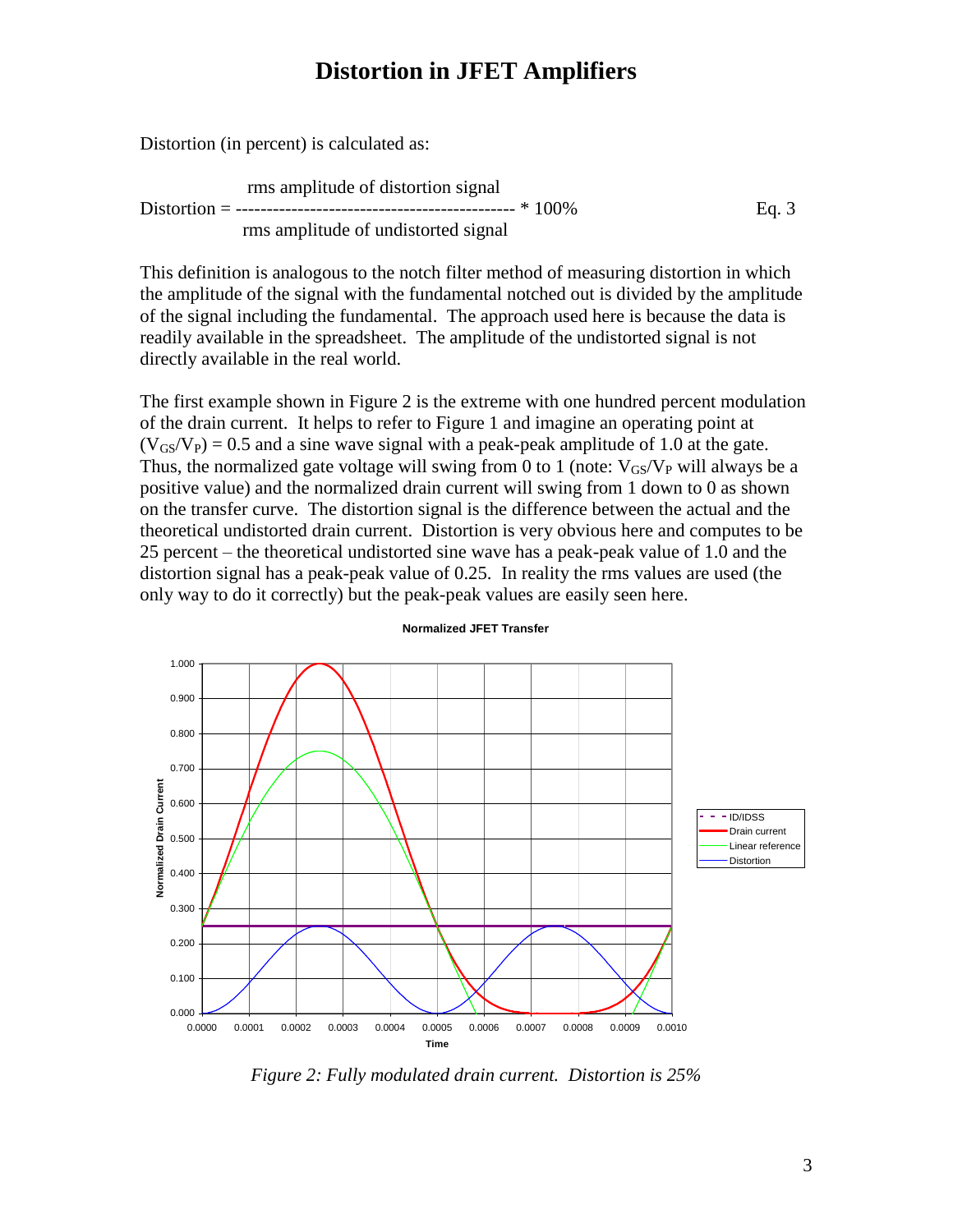Figure 3 shows a less extreme case but the distortion is still in the considerable range. Note the non-symmetry of the sine wave peaks. Ten percent distortion is very visible. Anybody should be able to observe that the waveform is not purely sinusoidal.



#### **Normalized JFET Transfer**

*Figure 3: JFET operating at 50% IDSS drain current. Distortion is 10%*

Figures 4 and 5 show lower distortion as the bias point is moved towards  $I_{DSS}$ . Note that the distortion is Figure 4 is not visually discernable to most people but the level of four percent is definitely audible although it might not be troublesome to many people. Very few people can visually identify the distortion in Figure 5. A distortion of two percent (- 34 dB) is audible to most people with sine wave testing but is not usually considered bothersome except to purists. It takes a trained ear or special scenarios to detect distortion of this level in musical or voice waveforms. Audio is generally considered to be high quality when the distortion is -50 dB or better. Purists advocate more than -80 dB but it is debatable whether anyone (including purists) can reliably detect distortion at the -50 dB level in real music. With trained ears and specially rigged tests it is possible to detect distortion at extreme low levels.

The drain currents shown in Figures 4 and 5 are the typical design values in real amplifiers. That is – design for around 80 percent, give or take, of  $I_{DSS}$ . This value of drain current permits adequate linear signal swing while providing most of the available gain of the JFET.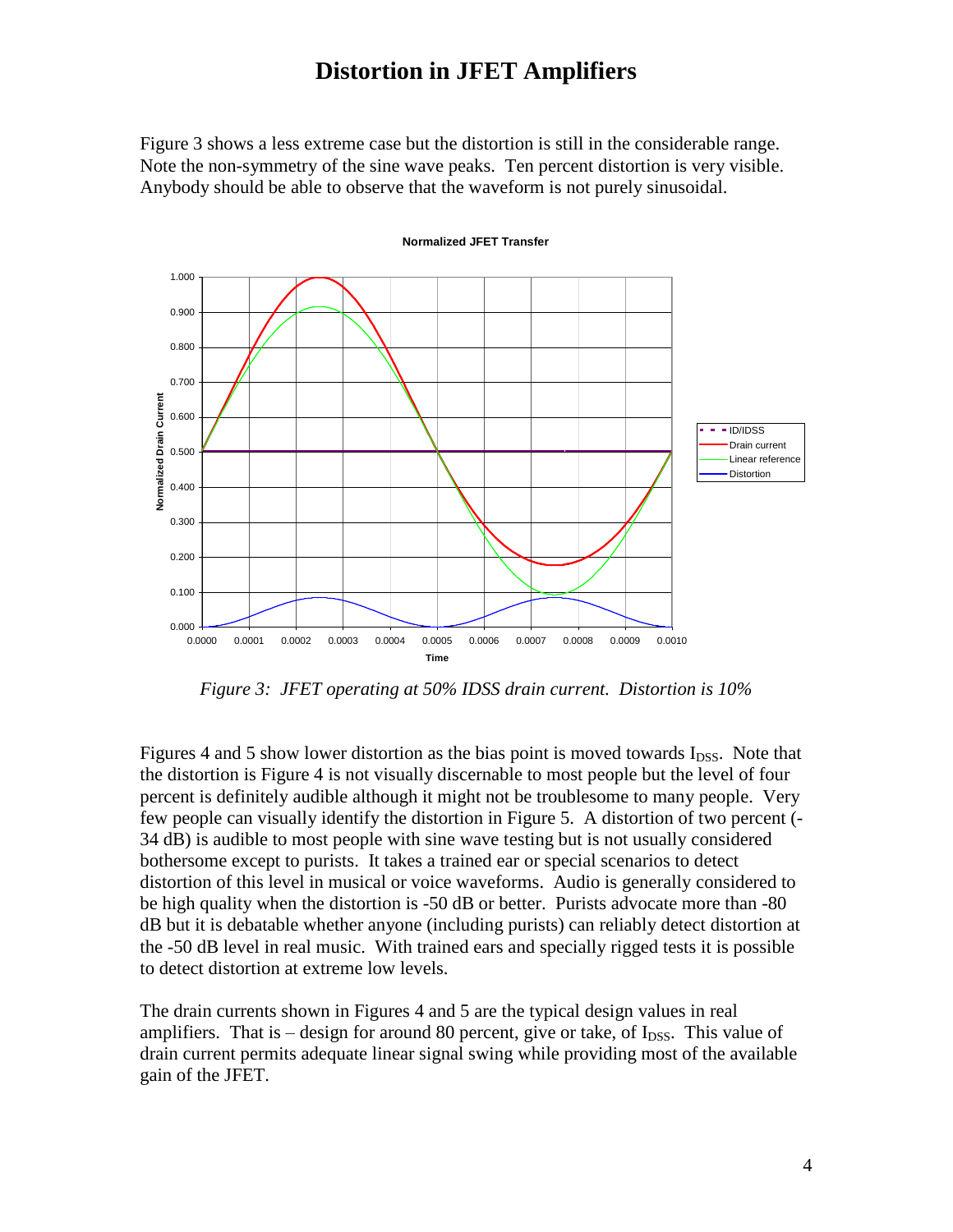**Normalized JFET Transfer**



*Figure 4: JFET operating at 75% IDSS drain current. Distortion is 4%*



**Normalized JFET Transfer**

*Figure 5: JFET operating at 85% IDSS drain current. Distortion is 2%*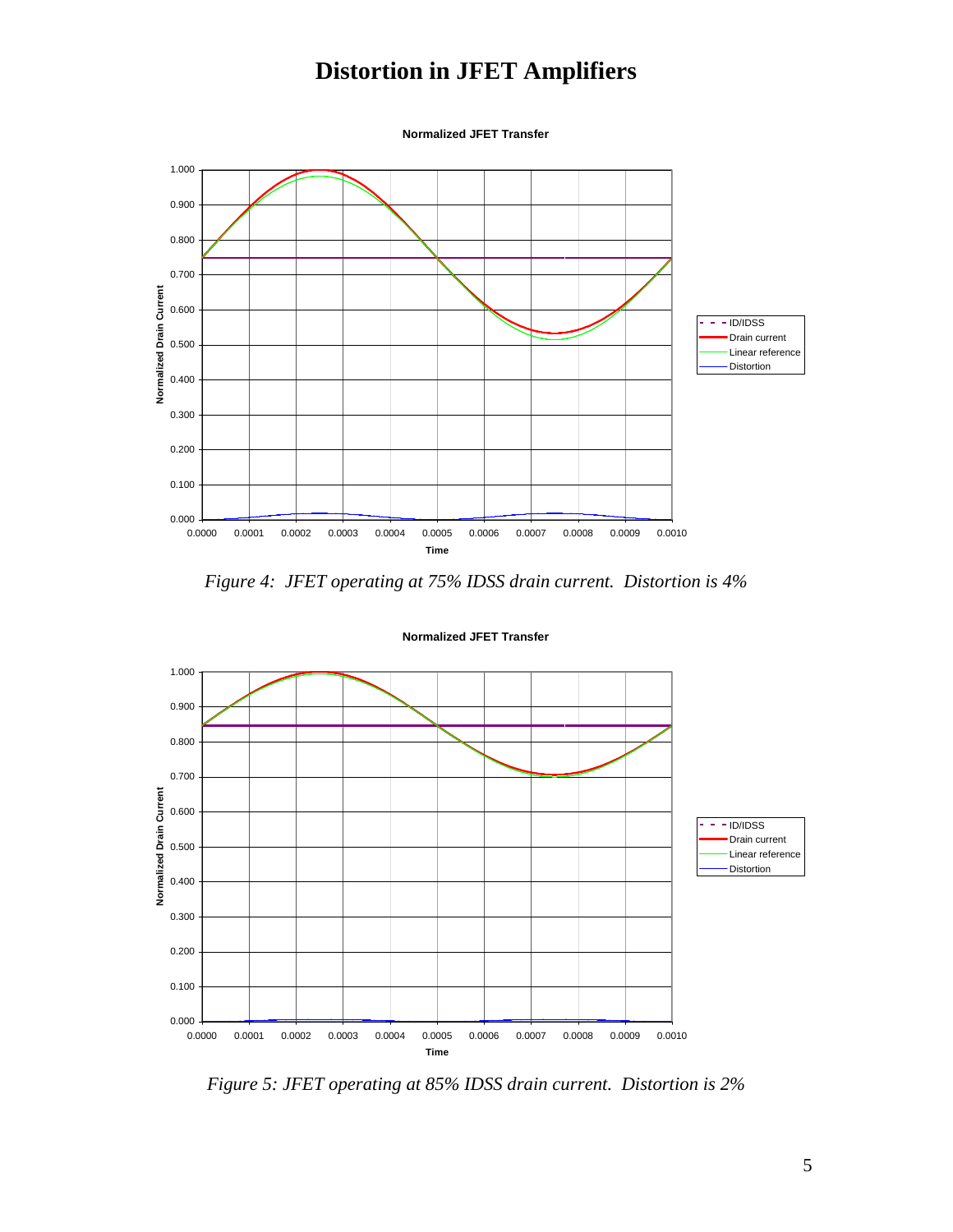The following plots show the waveform at the drain terminal of a common-source amplifier with various levels of distortion. Note that the waveforms are inverted from the current waveforms in previous figures to take into account what happens with the drain current through the drain resistor. These waveforms are shown because that is where distortion is usually observed. View these figures to calibrate your eye.



#### **Common-source output voltage**

*Figure 6: Drain voltage waveform at 25% distortion*

The example in Figure 6 is the extreme as discussed earlier. The ten percent distortion in Figure 7 should be very obvious. It may take a little practice to reliably spot distortion at the five percent level shown in Figure 8 but the key is to observe the squashed appearance of one of the sine wave peaks while observing that the other peak is sharper than a pure sine wave. The three percent distortion shown in Figure 9 is definitely visible to a trained eye. The one percent distortion shown in Figure 10 is generally too small to detect by the majority of people even with trained eyes.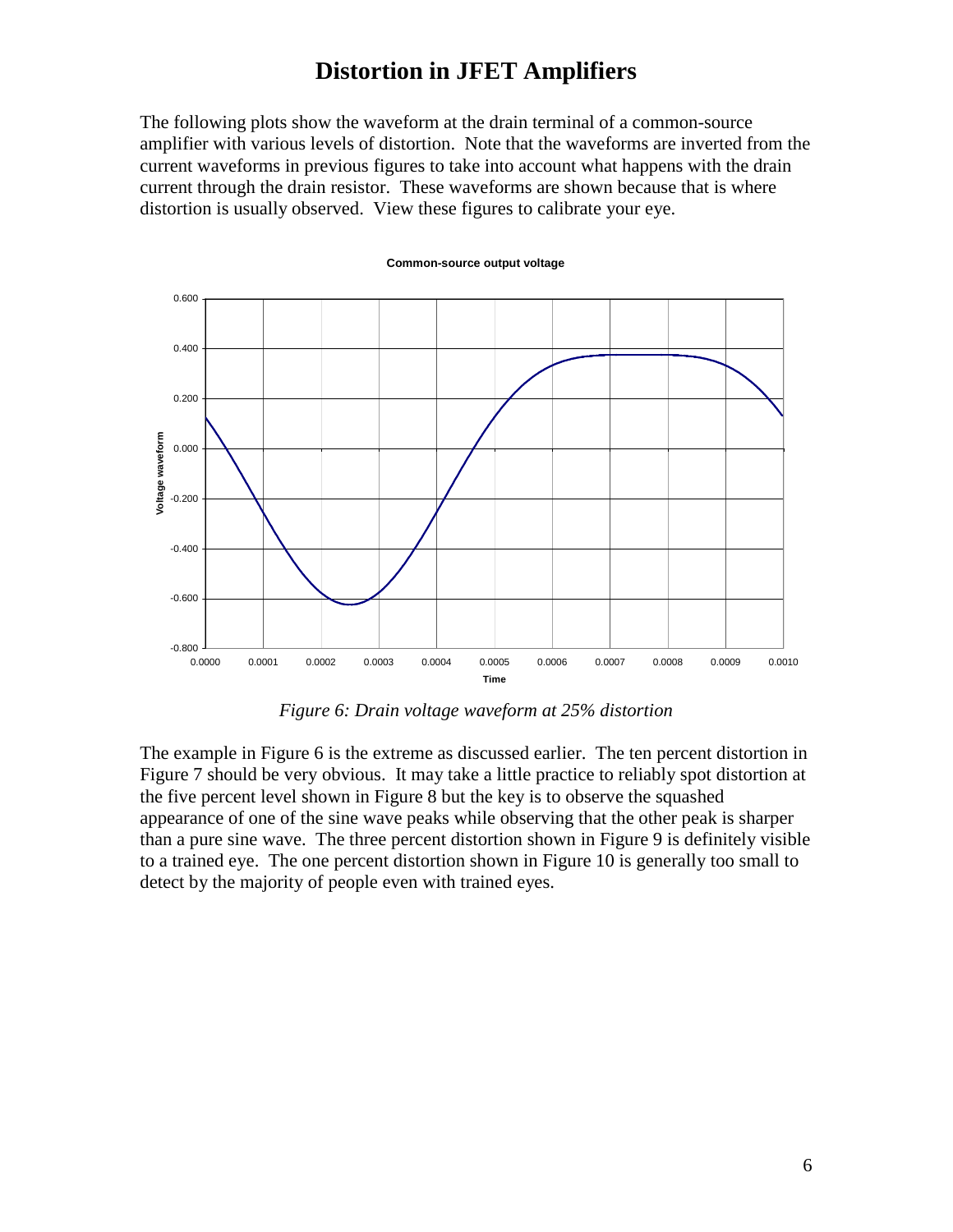**Common-source output voltage**



*Figure 7: Drain voltage waveform at 10% distortion*



**Common-source output voltage**

*Figure 8: Drain voltage waveform at 5% distortion*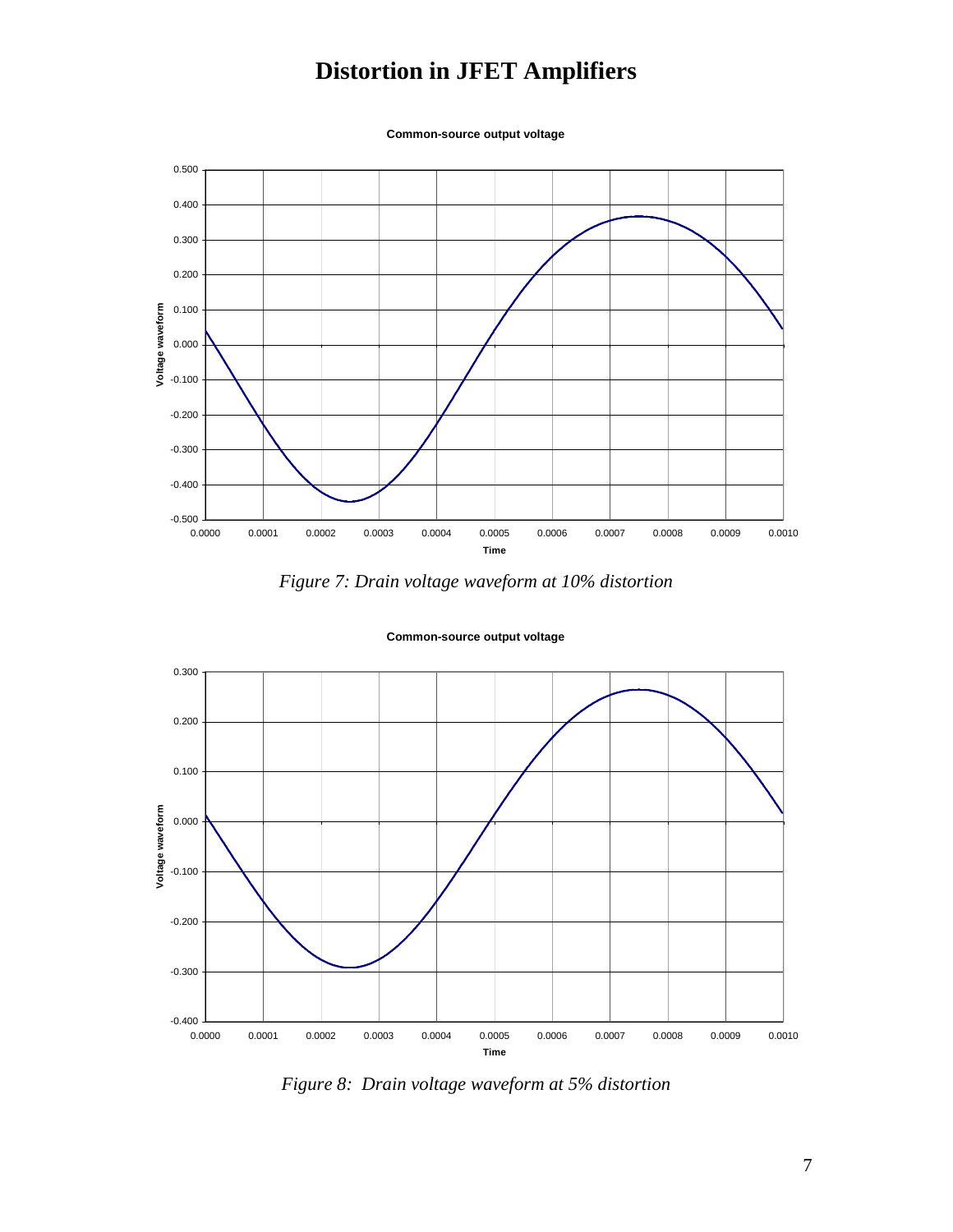**Common-source output voltage**







#### **Common-source output voltage**

*Figure 10: Drain voltage waveform at 1% distortion*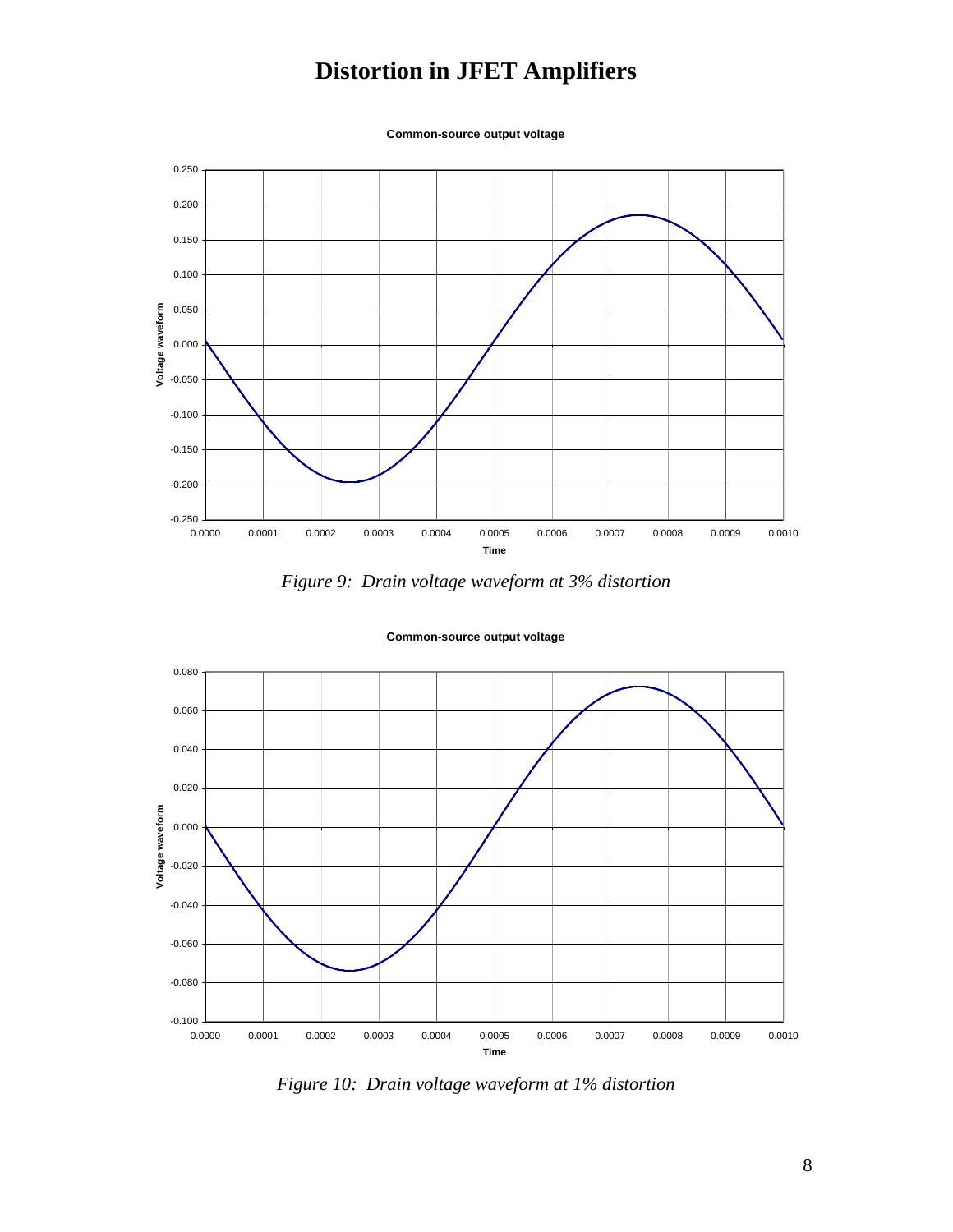Figure 11 shows the distortion that occurs with a full amplitude signal as a function of the bias factor,  $V_{GS}/V_{P}$ . This curve suggests that the bias factor should be in the 0.1 range which corresponds to a quiescent drain current of about 80 percent of  $I_{DSS}$ .



#### **Large Signal Distortion versus Bias Factor**

*Figure 11: Large signal distortion versus bias factor*

Figure 12 shows the maximum input signal (as a ratio of Vinpp to  $V_P$ ) that can be applied to a JFET amplifier for a given level of distortion and as a function of the bias factor. The signal amplitude is limited on the left hand side so that  $V_{GS}$  does not exceed zero. The curve shows that the optimum bias points for large signals with minimum distortion is for  $V_{GS}/V_P$  to be in the 0.1 to 0.3 range. This corresponds to  $I_D/I_{DSS}$  in the 0.8 to 0.5 range. An important result from Figure 12 is that the peak-peak signal across the gatesource junction should be less than one tenth of  $V_P$  to keep distortion low.

Figure 13 shows the corresponding output peak-peak current factor on  $I_{\text{DSS}}$ . This chart is very useful for estimating the maximum output signal for a given distortion level. This chart is intended for common-source amplifiers and the peak-peak output voltage can be obtained by multiplying the peak-peak drain current by the resistance of the drain resistor in parallel with the load resistor.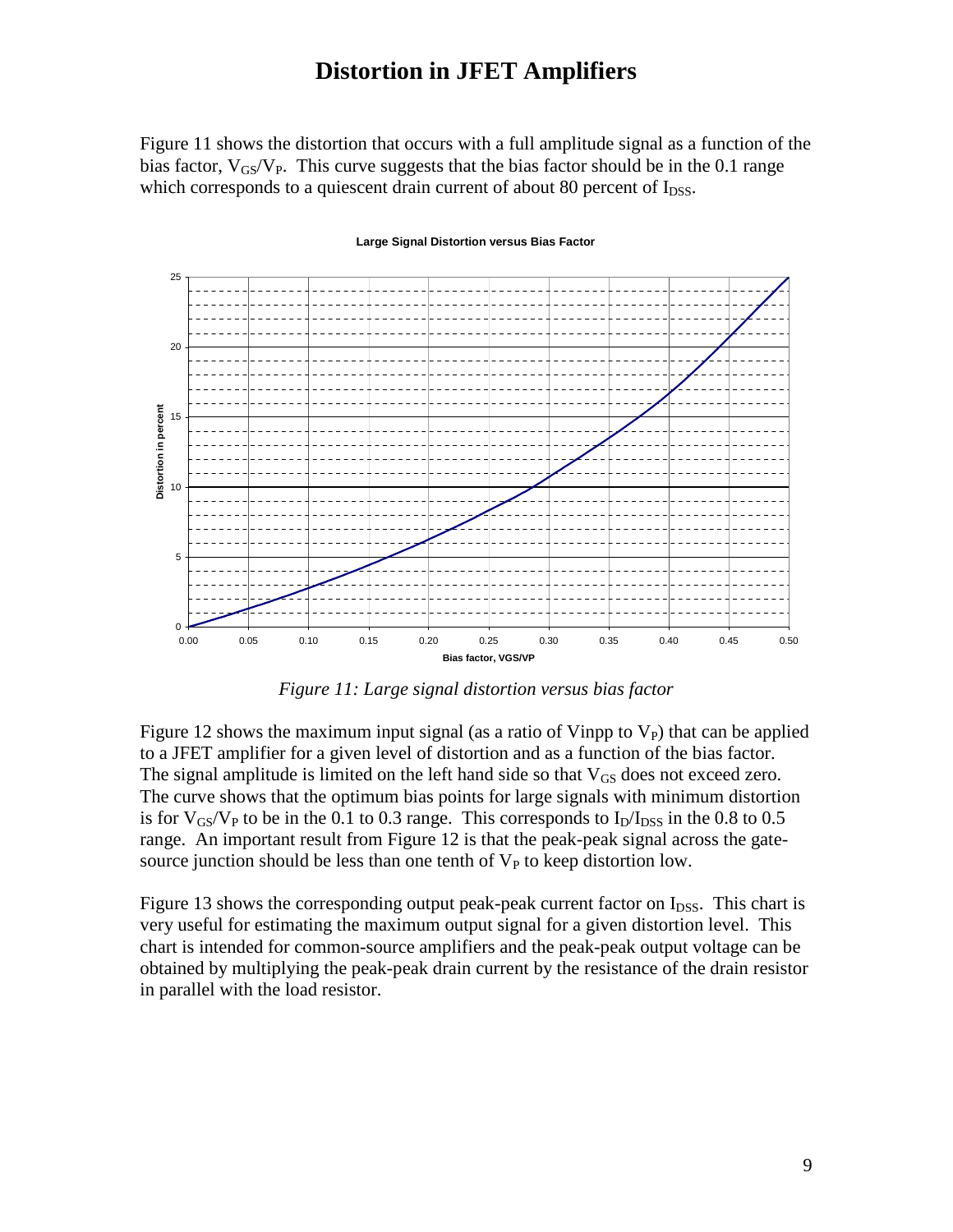

**Maximum Input Signal for Given Distortion**

*Figure 12: Maximum Input Signal for Given Distortion*



**Plot of maximum peak-peak drain current factor**

*Figure 13: Maximum peak-peak Drain Current Factor on IDSS for Given Distortion*